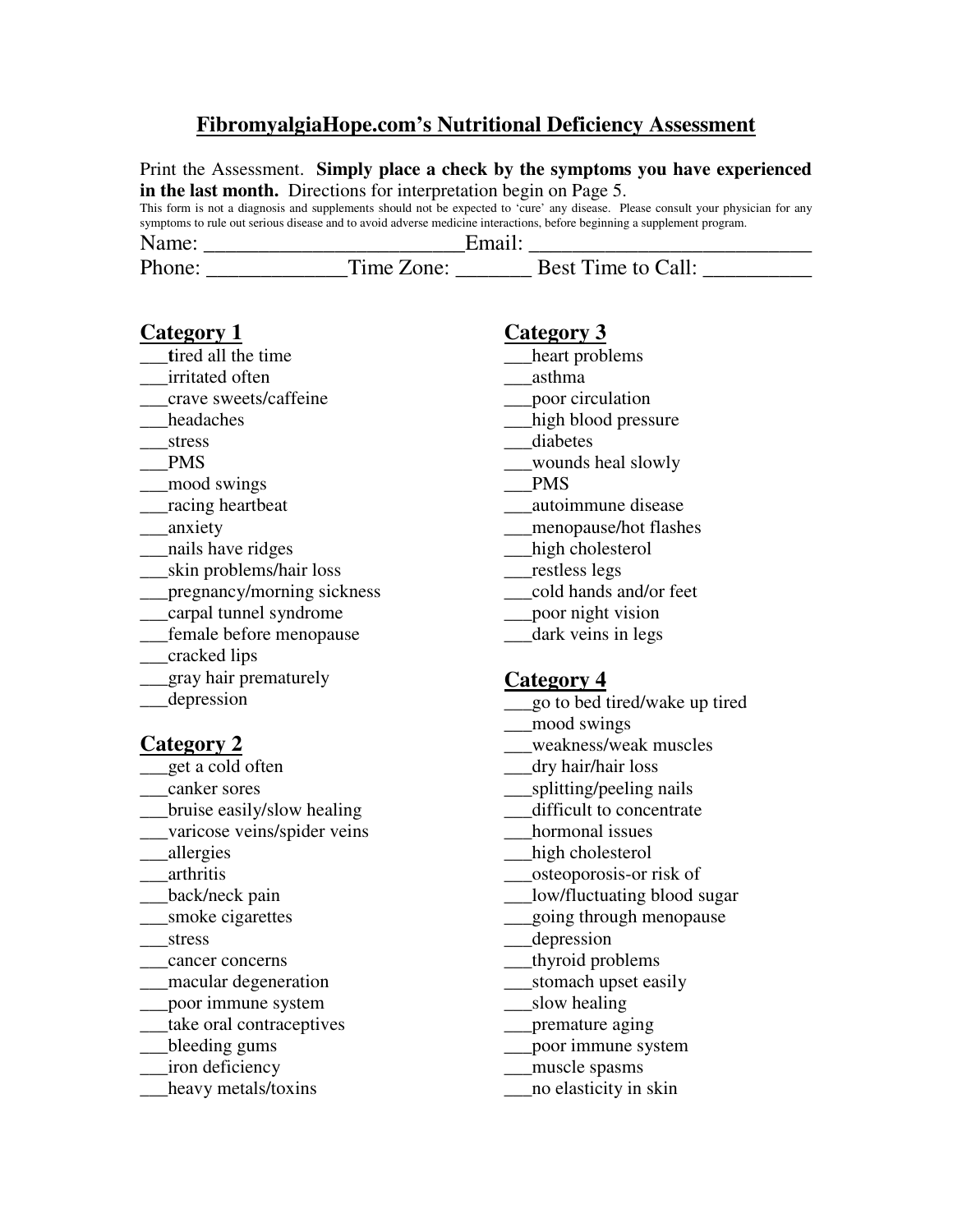### **Category 5**

- tight muscles/muscle cramps
- \_\_\_irritated often
- \_\_\_trouble sleeping
- \_\_\_grinding teeth
- \_\_\_PMS-with or without cramps
- \_\_\_muscle spasms
- \_\_\_joint pain
- \_\_\_poor fingernails
- \_\_\_osteoporosis-self or relatives
- \_\_\_backache
- \_\_\_erratic heartbeat
- \_\_\_headaches/migraines
- \_\_\_colon cancer-self or relatives
- \_\_\_low dairy intake

### **Category 6**

- \_\_\_constipation-past or present
- \_\_\_acne
- \_\_\_leaky gut
- narrow, thin bowel movements
- \_\_\_low nutrient absorption
- narrow diameter bowel movements \_\_\_diarrhea

# **Category 7**

- \_\_\_allergies/asthma
- drink coffee
- \_\_\_arthritis/joint pain/gout
- \_\_\_sinus problems
- \_\_\_low vegetable consumption
- \_\_\_digestive problems/GERD
- \_\_\_kidney/bladder infections
- \_\_\_bad breath/body odor
- \_\_\_water weight gain
- \_\_\_wake up to urinate/middle of night
- \_\_\_need to detoxify

### **Category 8**

- history of antibiotic/med use
- \_\_\_repeat infections
- \_\_\_IBS/colitis/Chrohn's
- \_\_\_sensitivity to odors/scents
- \_\_\_rashes/eczema/psoriasis
- \_\_\_allergies/food sensitivities
- \_\_\_vaginal/bladder infections
- \_\_\_candida
- \_\_\_white coating on tongue
- \_\_\_itchy vaginal area

#### **Category 9**

- liver overworked
- hepatitis, cirrhosis
- \_\_\_take OTC/prescription meds
- \_\_\_problems with sleep
- \_\_\_food sensitivities
- \_\_\_dark circles/bags under eyes
- \_\_\_canker sores/acne
- \_\_\_candida/yeast overgrowth
- \_\_\_eczema/psoriasis/hives
- \_\_\_low hormone production
- \_\_\_body odor, bad breath

### **Category 10**

- \_\_\_colds/flu often
- \_\_\_asthma/allergies
- \_\_\_cancer concerns
- \_\_\_immune system needs boost
- \_\_\_chronic hidden virus

### **Category 11**

- \_\_\_using cholesterol lowering meds
- \_\_\_no energy
- \_\_\_cold hands/feet
- \_\_\_weak heart, poor heartbeat
- \_\_\_low endurance
- \_\_\_poor short term memory
- \_\_\_poor circulation

### **Category 12**

- \_\_\_not enough hours in the day!
- \_\_\_feeling stressed out often!
- \_\_\_stressful deadlines
- \_\_\_muscles tight
- \_\_\_quick to anger
- difficult to concentrate
- \_\_\_anxiety

### **Category 13**

- \_\_\_I burn the candle at both ends
- \_\_\_constant fatigue
- \_\_\_mental/physical exhaustion
- \_\_\_no motivation
- \_\_\_low blood pressure
- \_\_\_high stress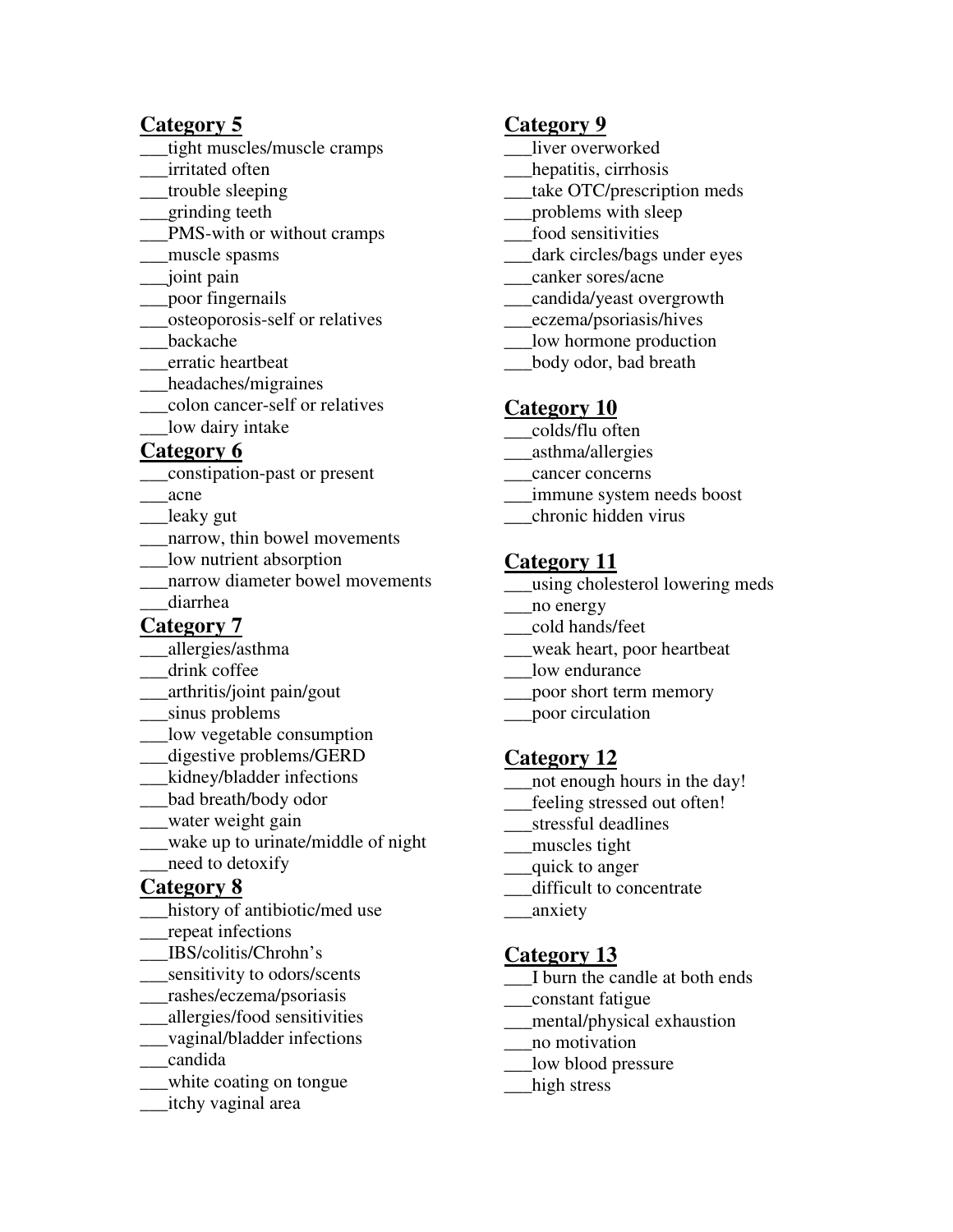#### **Category 14**

- high blood sugar
- \_\_\_type II diabetes
- \_\_\_crave sweets, breads, pasta
- \_\_\_high triglycerides
- \_\_\_low HDL cholesterol
- \_\_\_need caffeine boost in afternoon

# **Category 15**

- \_\_\_osteoarthritis
- \_\_\_sports injuries
- \_\_\_decreased ability to move
- \_\_\_need to rebuild cartilage

### **Category 16**

- \_\_\_repeat stress on joints
- \_\_\_arthritis pain
- \_\_\_chronic pain
- \_\_\_joints suffer from overuse

# **Category 17**

- $\frac{1}{\sqrt{2}}$  arthritis pain
- muscle strains
- \_\_\_neck/shoulder pain
- \_\_\_backaches
- \_\_\_sore joints

# **Category 18**

- food intolerances (lactose)
- \_\_\_gas/bloating/rumbling stomach
- \_\_\_indigestion
- lack of raw foods in diet

### **Category 19**

- \_\_\_trouble concentrating
- \_\_\_ADD/ADHD
- \_\_\_poor memory
- \_\_\_vertigo/dizzy/ringing in ears
- \_\_\_macular degeneration
- \_\_\_headaches
- \_\_\_diabetic circulation problems
- \_\_\_cataracts, glaucoma

### **Category 20**

- \_\_\_PMS/menstrual regularities
- \_\_\_skin eruptions/dryness/eczema
- \_\_\_fibrocystic lumps
- \_\_\_high cholesterol
- \_\_\_arthritic pain and swelling
- \_\_\_multiple sclerosis
- \_\_\_dry eye syndrome
- \_\_\_fertility problems
- \_\_\_menopausal symptoms
- headaches
- lines on nails

# **Category 21**

- hot flashes
- \_\_\_sleep disturbances
- \_\_\_mood swings
- \_\_\_anxiety/jumpiness
- \_\_\_short-tempered
- \_\_\_depression/weepiness
- \_\_\_heart pounding while resting
- \_\_\_going through menopause

### **Category 22**

- \_\_\_depression
- \_\_\_melancholy
- \_\_\_loss of interest in life
- \_\_\_lack of motivation
- \_\_sleep disorders
- \_\_\_emotional distress/stress

# **Category 23**

- slow thinking
- \_\_\_brain fog
- \_\_\_difficult to remember things
- \_\_\_trouble focusing
- \_\_\_slow reaction time
- high stress
- \_\_\_depression
- \_\_\_aluminum, lead toxicity
- \_\_\_poor night vision
- \_\_\_vertigo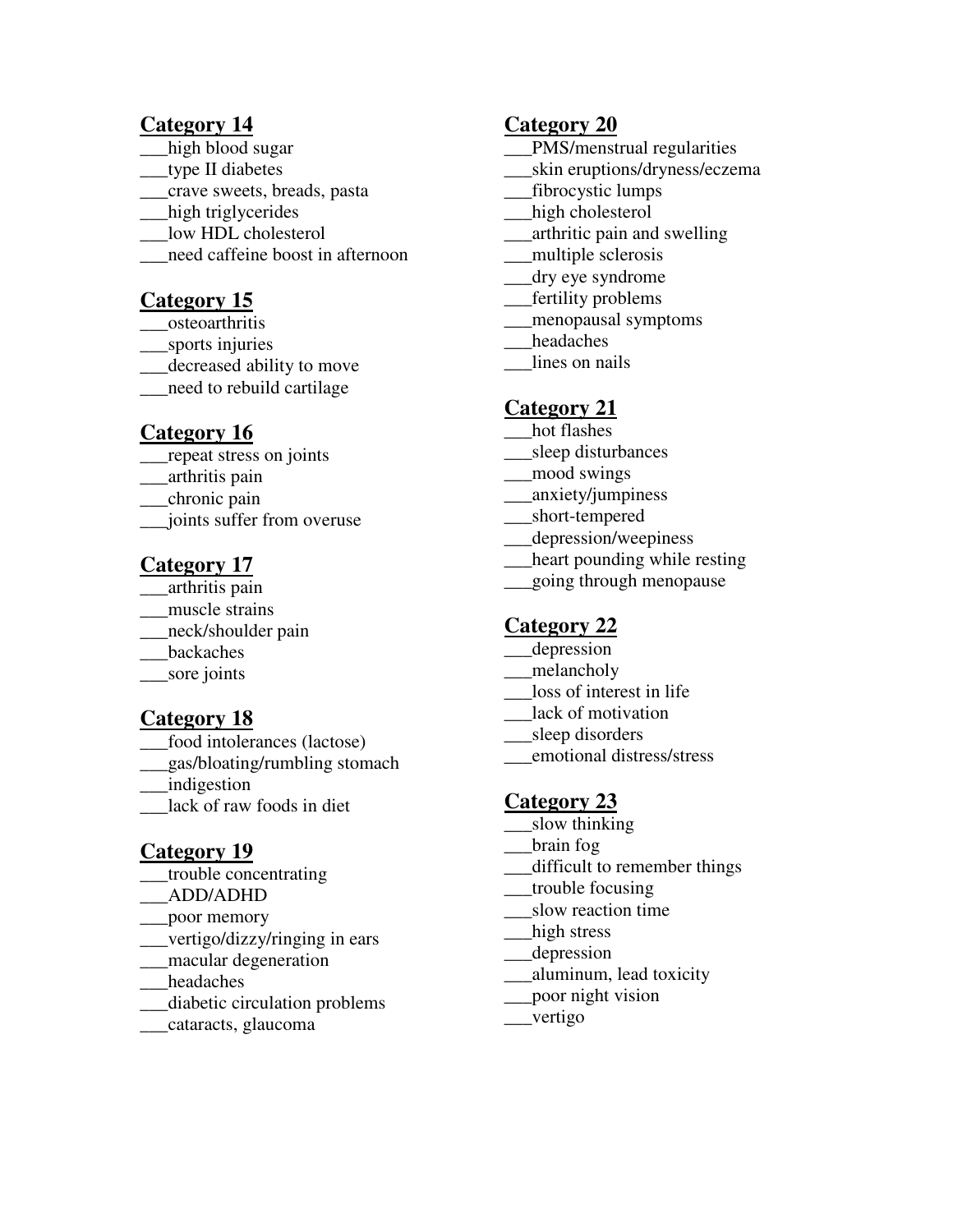#### **Category 24**

- \_\_\_viral/bacterial infections
- \_\_\_weak immune system
- \_\_\_frequent sore throat
- \_\_\_want quick fix at first sign of cold/flu

### **Category 25**

- \_\_\_acid indigestion/gas/bloating
- \_\_\_upset stomach easily
- \_\_\_morning sickness
- \_\_\_motion sickness

### **Category 26**

- \_\_\_insomnia
- \_\_\_TMJ/muscle tension
- \_\_\_headaches/anxiety
- \_\_\_rapid heartbeat
- hyperactivity

### **Category 27**

- \_\_\_blood clots, aneurysms
- \_\_\_viral, bacterial infections
- \_\_\_yeast infections/Candida
- \_\_\_sinus infections
- \_\_\_allergies/asthma
- \_\_\_colitis
- \_\_\_weakened immune system
- \_\_\_natural antibiotic needed

### **Category 28**

- \_\_\_anemia
- heavy menstruation
- \_\_\_itching all over
- dark circles under eyes
- \_\_\_spoon-shaped, thin nails
- \_\_\_vegetarian diet
- \_\_\_low energy/fatigue/stress

### **Category 29**

- high cholesterol
- \_\_\_poor memory
- \_\_\_concentration problems
- \_\_\_low thyroid
- \_nerve damage/MS
- \_\_\_trying to lose weight

#### **Category 30**

- poor circulation/blood clots
- \_\_\_migraine headaches
- \_\_\_learning challenges, ADD
- \_\_\_autism, development disorders
- \_\_\_eczema, psoriasis
- \_\_\_ulcerative colitis
- \_\_\_lupus/multiple sclerosis
- \_\_\_bipolar disorder
- \_\_\_depression
- \_\_\_asthma, allergies

# **Category 31**

- \_\_\_constipation
- \_\_\_acne
- \_\_\_body odor
- \_\_\_high cholesterol
- \_\_\_diabetes
- \_\_\_frequent headaches/migraines
- \_\_\_colon problems
- diet high in processed foods
- heart disease

### **Category 32**

- \_\_\_asthma/allergies
- \_\_\_poor night vision
- \_\_\_skin issues
- \_\_\_respiratory infections
- \_\_\_bronchitis/pneumonia
- \_\_\_viruses/weak immune system
- \_\_\_family cancer history
- \_\_\_exposure to toxins
- heart disease
- \_\_\_< 5 servings/day fruits/veggies

### **Category 33**

- \_\_\_< 5 servings/day fruits/veggies
- \_\_\_liver toxins/problems
- \_\_\_intestinal toxins/problems

### **Category 34**

- \_\_\_acne
- slow healing
- \_\_\_thin hair shaft
- \_\_\_white spots on nails
- \_\_\_white coating on tongue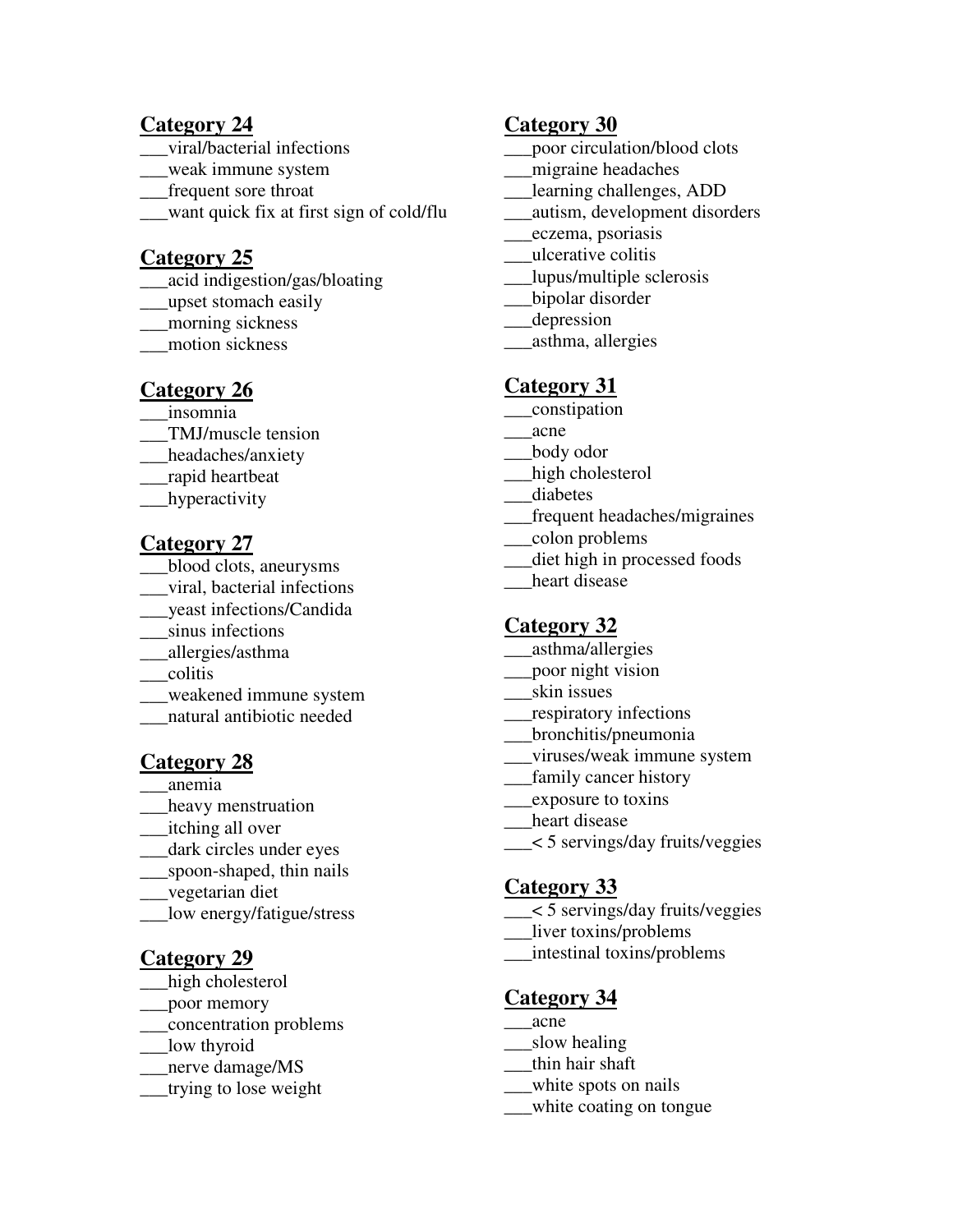# **Interpret the Results of your Nutritional Assessment**

If you chose the **Self-Guided Assessment**, the **Key to the Assessment is on the following page**. If you have two or more checks in any category, you may benefit from that supplement. The more checks in a Category, the more you may benefit from the nutrient, herbal formula, or supplement related to that Category. Confused about which supplements to start with? You may choose to upgrade below and benefit from my added expertise in prioritizing a beginning nutritional program unique to your needs.

If you ordered the **Nutritional Assessment by Email**, **print, fill out, and fax the first four pages of this document to me at 1-708-850-0680**. Be sure to **include your name and email address**. Drop me an email with more about your history and current symptoms to [anitamurray@earthlink.net.](mailto:anitamurray@earthlink.net) I will return your Beginning Nutritional Program, usually within 1 business day.

.

If you ordered the **Nutritional Assessment by Phone**, **fax your completed Nutritional Assessment** to 1-**708-850-0680, along with your email address, phone number, time zone and the best time for an appointment** (morning, afternoon, or evening).

If you wish to **upgrade to the Nutritional Assessment by Email** in order to receive my personal recommendations for a beginning nutritional program, or upgrade to the **Nutritional Assessment by Phone** which includes an indepth review of your health, history, and current symptoms, along with a Beginning Nutritional Program you may [choose your upgrade & purchase](http://www.fibromyalgiahope.com/nutritional_assessment.html) [here.](http://www.fibromyalgiahope.com/nutritional_assessment.html) 

**Important:** Please fax your Nutritional Assessment to me. Office supply stores have faxing services. For the safety of my business computer, **I do not open attachments**. If you cannot fax the Assessment, email me the total checks for each Category, in the body of an email.